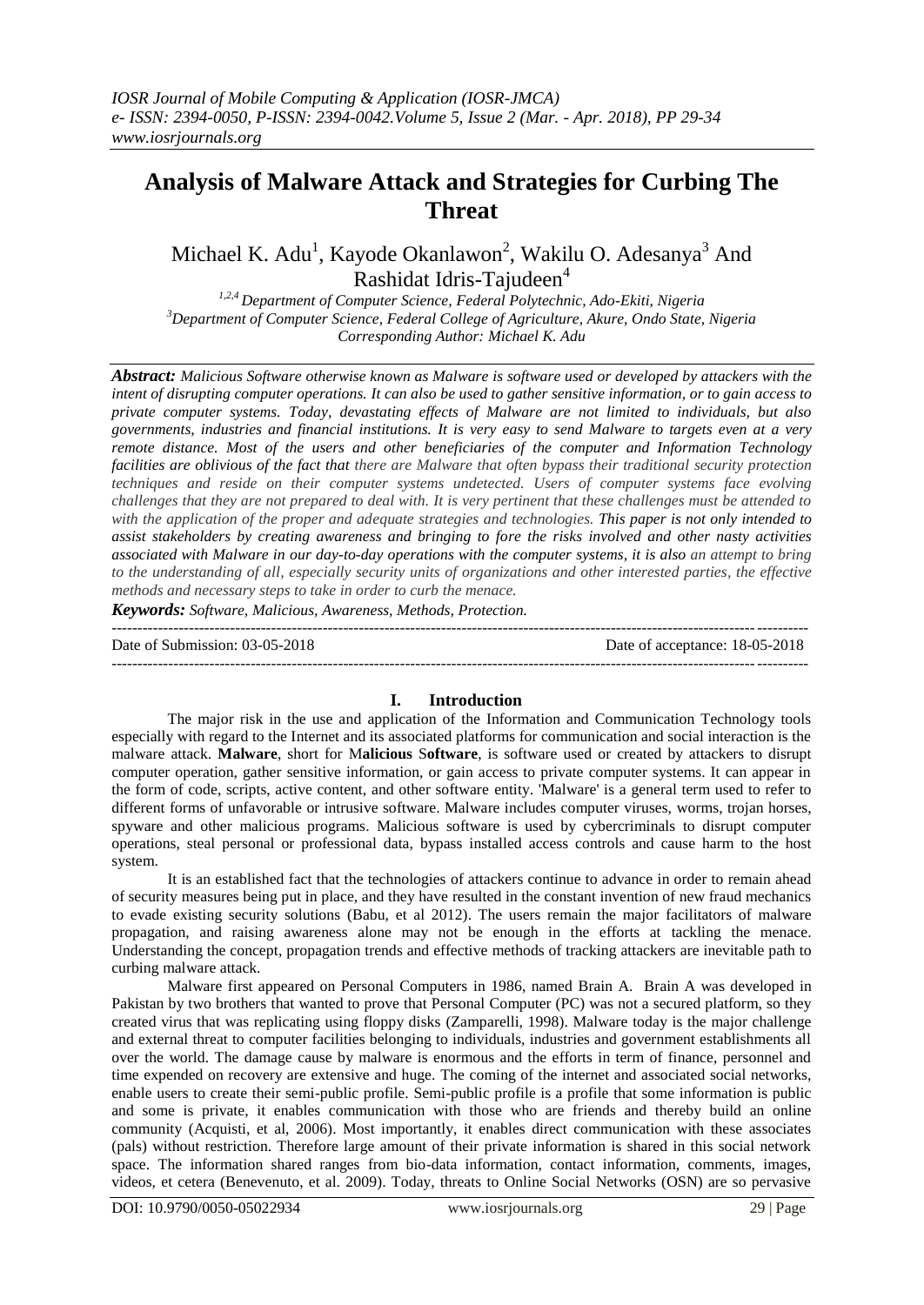that even academic community has not been able to provide or even suggest a holistic approach to curb the crimes often associated with online social network. Efforts have been expended on identity protection that has not provided the needed results. In recent studies and from day-to-day experiences, many online social network users expose personal and intimate details about themselves, their friends, and their personality whether by posting photos or by directly providing information such as a home address and a phone number. As the use of online social networks becomes progressively more embedded into the everyday lives of users, personal information becomes easily exposed and abused. Information harvesting, by both the online social networks operators and by third-party commercial companies have recently been identified as a significant security concern (Brenner, et al, 2013). It creates fertile land for attack.

# **II. Clasification Of Malware**

Malware can manifest on host computers in various forms. The difference in manifestation could be in mode of propagation, agent for execution, target of attack and operating platform (IATF 2015), which all together form the basis for categorizing malware.

**2.1 Viruses:** A virus is a self-replicate program that inserts copies of itself into host programs or data files. Viruses are often triggered through user interaction, such as opening a file or running a program. Viruses can be divided into the following two subcategories:

**2,1.1 Compiled viruses:** A compiled virus is executed by an operating system. Types of compiled viruses include file infector viruses, which attach themselves to executable programs; boot sector viruses, which infect the master boot records of hard drives or the boot sectors of removable media.

**2.1.2 Interpreted viruses:** Interpreted viruses are executed by an application. Macro viruses for example take advantage of the capabilities of applications" macro programming language to infect application documents and its templates, while on the other hand, there are scripting viruses that infect scripts that are understood by scripting languages on the operating system.

**2.2 Worms:** A worm is a self-replicating, self-contained program but unlike virus, it usually executes itself without user's intervention. Worms are divided into two categories:

**2.2.1 Network Service Worms:** A network service worm takes advantage of vulnerability in a network service to propagate itself and infect other hosts.

**2.2.2 Mass Mailing Worms:** A mass mailing worm is similar to an email-borne virus but is self-contained, rather than infecting an existing file.

**2.3 Trojan Horses.** A Trojan horse is a self-contained, non-replicating program that, while appearing to be benevolent, actually has a hidden malicious purpose. Trojan horses either replace existing files with malicious versions or add new malicious files to hosts. They often deliver other attacker tools to hosts.

**2.4 Malicious Mobile Code.** Malicious mobile code is software with malicious intent that is transmitted from a remote host to a local host and then executed on the local host, typically without the user"s explicit instruction.

# **III. Understanding The Nature Of Malware Today**

The characteristic of today's malware that most distinguishes it from previous generations of malware is its degree of customization, encouraged by the internet and the social networks. It has become a minor task for attackers to create their own malware by acquiring malware toolkits and consequently customizing the malware produced by those toolkits to meet their individual needs. Many of these toolkits are available for purchase, while others are open source, and most have user-friendly interfaces that make it simple for unskilled attackers to create customized, high-capability malware.

Many attackers further customize their malware by tailoring each instance of malware to a particular person or small group of people. For example, many attackers harvest information through social networks, then use that affiliation and relationship information to craft superior social engineering malware customization that causes significant problems and makes detection very difficult. This greatly increases the variety of malware that antivirus software and other security controls need to detect and block. When attackers are capable of sending a unique attack to each potential victim, it should not be surprising that largely signature-based security controls, such as antivirus software, cannot keep up with them.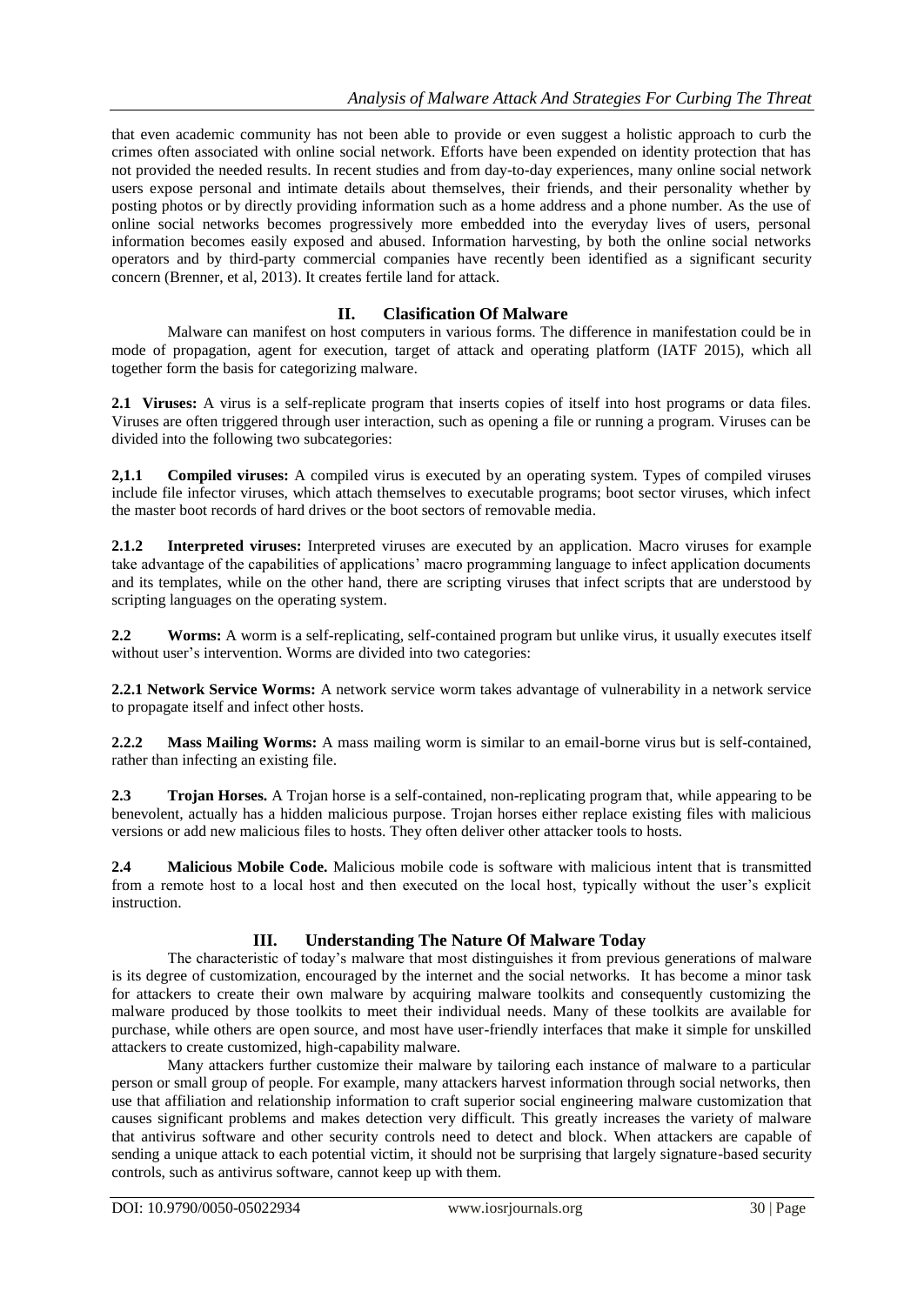In addition to customization, another important characteristic of today"s malware is its stealthy nature. Unlike most malware several years ago, which tended to be easy to notice, much of today's malware is specifically designed to quietly, slowly spread to other hosts, gathering information over extended periods of time and eventually leading to accessing of sensitive data as well as launching many other processes with negative impacts. The term *advanced persistent threats* (APTs) is generally used to refer to such types of malware. APTs may conduct surveillance for weeks, months, or even years, potentially causing extensive damage to an organization with just one compromise. APTs are also notoriously difficult to remove from hosts, often requiring the host"s operating system and applications to be reinstalled and all data restored from known good backups.

In summary, today"s malware is often harder to detect, more damaging, and harder to remove than previous generations of malware. And there is no indication that this evolution is at an end. When today"s hardest malware problems become routine to address, expect new challenges to emerge.

## **IV. Attacker Tools/Operations On Social Networks**

There are different types of attacker tools. They are delivered to host computers by malware. These tools allow attackers to have unauthorized access to or use hosts files and data, or to launch additional attacks (Danezis, 2004). Popular types of attacker tools are as follows:

**4.1.1 Backdoors:** A backdoor is a malicious program that listens for commands on a certain Transmission Control Protocol (TCP) port. Most backdoors allow an attacker to perform a certain set of actions on a host, such as acquiring passwords or executing arbitrary commands (Pleeger, et al, 1997). Types of backdoors include zombies (better known as bots), which are installed on a host to cause it to attack other hosts, and remote administration tools, which are installed on a host to enable a remote attacker to gain access to the host"s functions and data as needed.

**4.1.2 Keystroke Loggers:** A keystroke logger monitors and records keyboard use. Some require the attacker to retrieve the data from the host, whereas other loggers actively transfer the data to another host through email, file transfer, or other means.

**4.1.3 Web Browser Plug-Ins:** A web browser plug-in provides a way for certain types of content to be displayed or executed through a web browser. Malicious web browser plug-ins can monitor all use of a browser.

**4.1.4 E-mail Generators:** An email generating program can be used to create and send large quantities of email, such as malware and spam, to other hosts without the user"s permission or knowledge.

**4.1.5 Attacker Toolkits:** Many attackers use toolkits containing several different types of utilities and scripts that can be used to probe and attack hosts, such as packet sniffers, port scanners, vulnerability scanners, and password crackers.

# **V. Typical Activities Of Attackers**

Considering Figure 1, two modes of operation of malware attackers are conceptualized.

Mode 1: Attacker sends out multiple spam relays. The spam email is launched on thousands of users' computers Users' interactions will commence attacks on accessing the mail Attack takes place. Malware is installed. Captured data from victims are transmitted to the attacker's server.

Mode 2: Attacker launches websites with Uniform Resource Locator (URL) for victims to click on. The website for example [www.clickme.com](http://www.clickme.com/) is hosted by the attacker Users visit the sites

Attacker maintains a dropper server, and tailored messages are delivered to the compromised users. Captured data from victims are transmitted to the attacker"s server.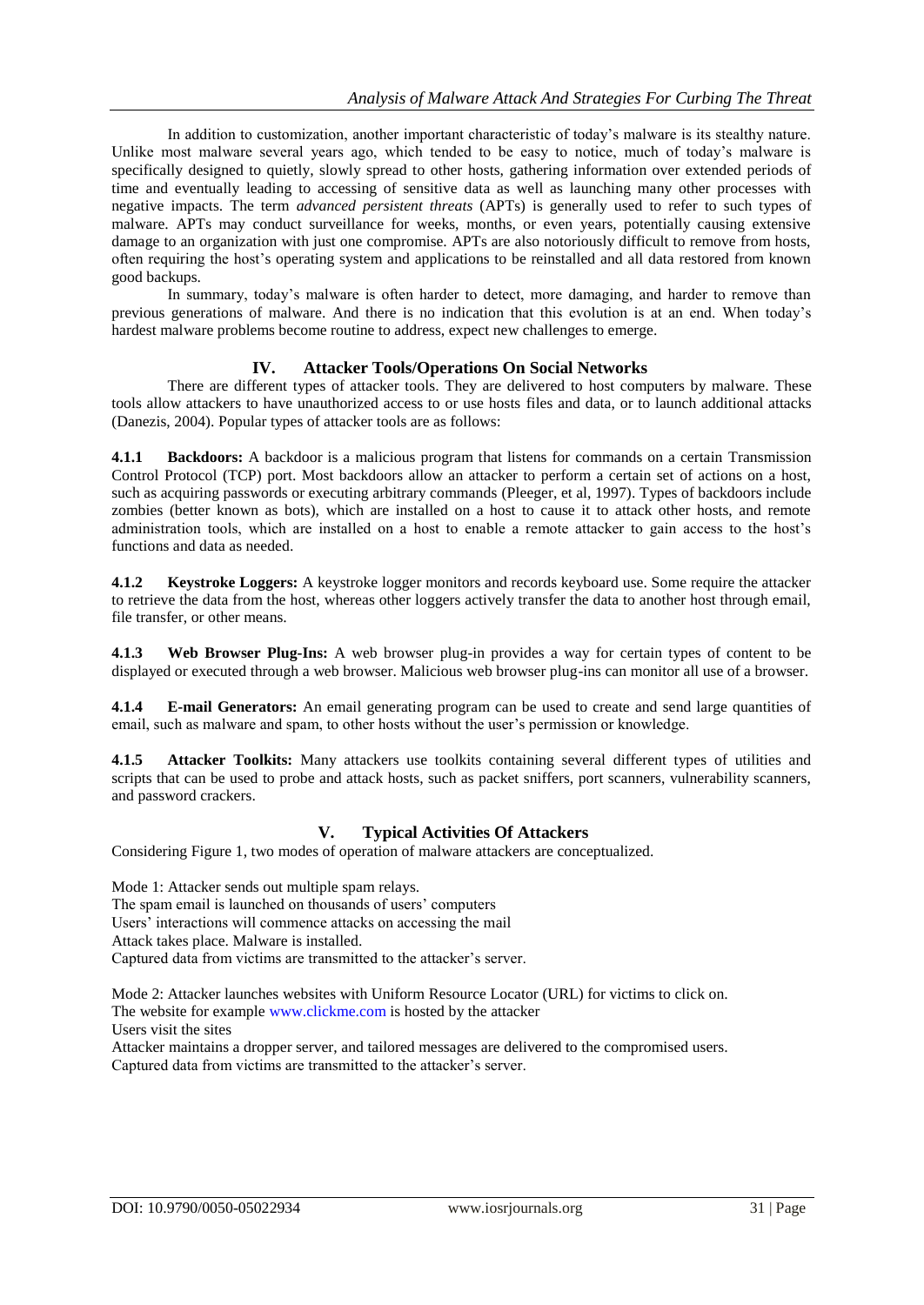

# **VI. Strategies For Curbing Malware Attack**

It is very important for individuals, governments at all levels, industries and financial Institutions to have a good understanding of the mode of operation of attackers as detailed in Figure 1. The knowledge of this is the first and the most important step in protecting computer systems and other related components against malware attack. The protection should put into consideration the protection of the enclave boundaries and protection of the computing environment. Firewall and Intrusion Detection/Prevention Systems are very common systems for protection of the enclave boundaries.

## **6.1 Enclave Boundary Protection**

The enclave boundary is the point at which the organization"s network interacts with the internet. This refers to closed protection arrangement within the computer system.

**6.1.1 Firewalls:** The main purpose of a firewall is access control. By limiting inbound (from the Internet to the internal network) and outbound communications (from the internal network to the Internet), various attack vectors can be reduced (NIST, 2015a). Acceptable inbound communication types for the organization need to be explicitly defined in the firewall policies. As the firewall is usually one of the first lines of defense, access to the firewall device itself needs to be strictly controlled. Conversely, the firewall also needs to be configured for authorized outbound network traffic.

**6.1.2 Intrusion Detection Systems (IDS):** The goal of an IDS is to identify network traffic in real time. Most IDSs use signatures to detect port scans, malware, and other abnormal network communications. The ideal placement of an IDS is external to the organization as well as internally, just behind the firewall (NIST 2015b). This way, an organization will have visibility to the traffic approaching the organization as well as the traffic that successfully passed through the firewall. Conversely, there will be visibility on internal traffic trying to communicate external to the network particularly useful for situations where malicious activity originates from inside the firewall.

# **6.2 Computing Environment**

Defending computing hardware and software from attack may be the first line of defense against the malicious *insider* or it may be the last line of defense against the *outsider* who penetrates the enclave boundary defenses. In either case, defending or guiding the computing environment is necessary to establish an adequate information assurance posture.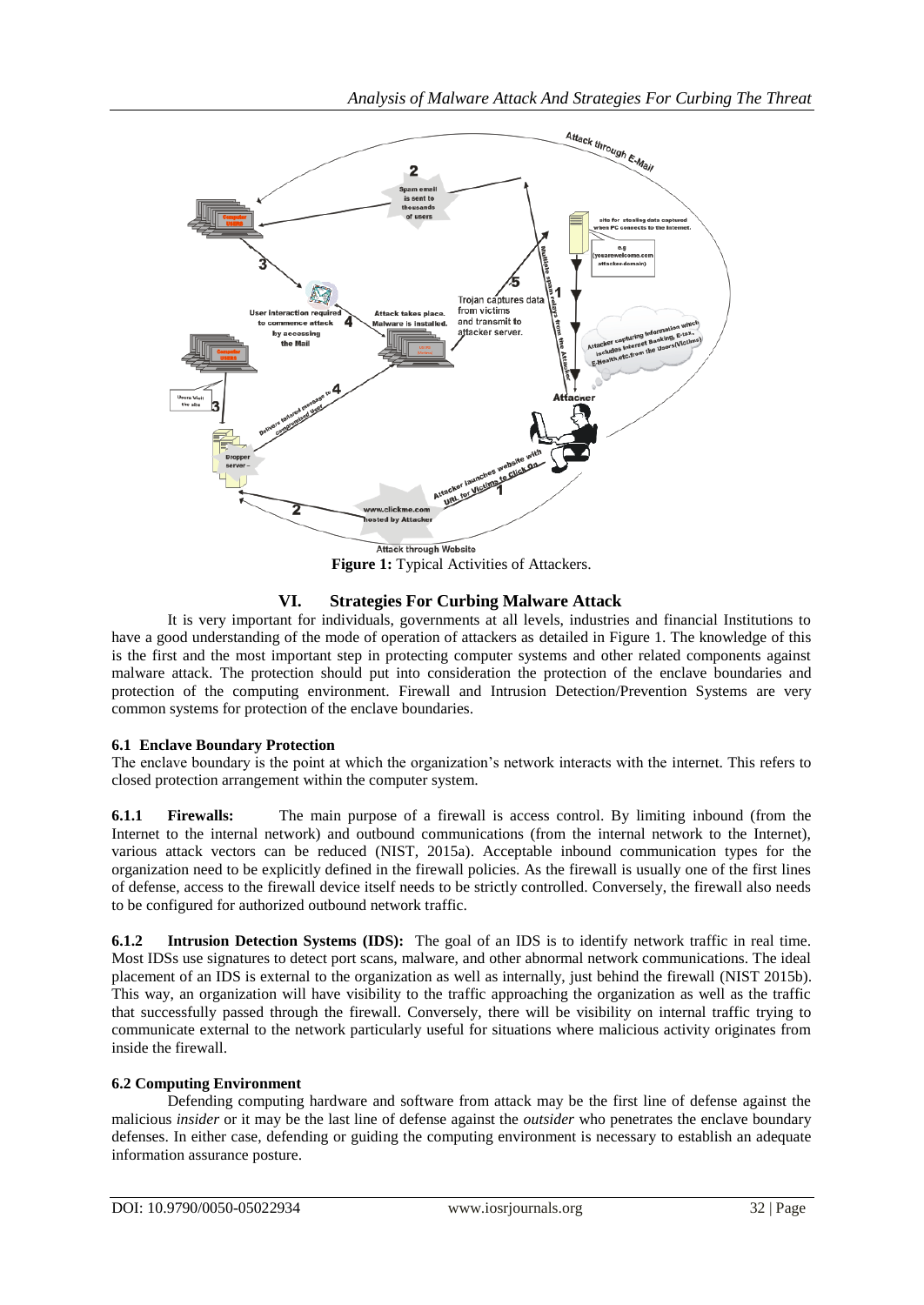**6.2.1 Authorized Local Network Devices**: Ensure that the only devices connected to the organization"s network are those items provided by the organization. USB thumb-drives, MP3 players, personal or consultant laptops may be a threat to your environment, therefore if an exception is required by business case, the owner should ensure the device is free of malware before being allowed to connect to the network.

## **6.2.2 Operating System Patching/Updating**

Organizations should have a documented *patching* policy as well as a systematic, accountable, and documented set of processes and procedures for handling patches. The patching policy should specify what techniques an organization will use to monitor vendor sites for new patches and vulnerabilities and which personnel will be responsible for monitoring, retrieving and implementing those patches. It should also include a methodology for testing and safely installing patches. Pay particular attention to vendor reboot requirements as part of the patch process. Failure to execute this requirement can make computer systems vulnerable to attack.

## **6.2.3 Operating System Hardening**

Operating systems should be hardened to improve the ability to withstand attacks.

### **6.2.4 Anti-Virus Updating**

`New viruses are discovered on daily basis. It is therefore recommended to set anti-virus applications to automatically update signature files and scan engines whenever the vendor publishes updates. Mobile and remote users should be required to connect at least weekly and if possible daily to obtain updated signatures. The organization should monitor anti-virus console logs to correct any systems that failed to be updated.

### **6.2.5Change Control Process**

Implement a change control process to document and review firewall and other network changes before they are implemented.

### **6.2.6 Host-based Firewall**

Consider implementing host-based firewalls running on each internal computer and especially laptops assigned to mobile users. Aside from the primary firewall functionality, many host-based firewalls have application hashing capabilities. This is helpful to identify applications that may have been trojanized after initial installation. It is also useful to validate whether an application has been legitimately updated or modified.

## **6.2.7Vulnerability Scanning**

Routine vulnerability scanning is a valuable practice for every organization. Host scanning mimics the malicious network activity that networked hosts may encounter. Consequently, scan results can indicate which hosts are vulnerable to various types of attacks. These devices should be targeted by system administrators for immediate patching and remediation.

### **VII. Conclusion**

The fact that malware writers are becoming more skillful in developing unwanted codes, there are several steps individuals, governments at all levels, industries, most especially financial institutions could take prior to an infection in order to mitigate the attack. This paper has brought to fore the concept of malware and the various forms. The protection mechanisms against malware attack. Most importantly, the mode of operations of the attackers is practically opened-up. This is a necessary step in order to have proper understanding and prepare stakeholders to identifying and guiding against any form of malware attack. The two levels of protection, the enclave boundaries and protection of the computing environment should be adhered to in any installation to properly safe guide applications and data.

### **References**

- [1]. Acquisti A, et al (2006), "Imagined Communities Awareness, Information Sharing and Privacy on the Facebook" in 6th Workshop on Privacy Enhancing Technologies.
- [2]. Babu M. et al (2012), "What is Cybercrime"http://www.ncpc.org/resources/files/pdf/Internet-safety.
- [3]. Benevenuto, F. et al (2009), "Detection Spammers and Content Promoters in Online Video Social Networks", In proceedings of the 32nd International ACM SIGIR Conference on Research and Development in Information Retrieval, pages 620-627. ACM , 2009.
- [4]. Brenner J et al (2013), "Online Adults are Social Networking Site Users", [http://pewinternet.org/Reports/2013/social-networking](http://pewinternet.org/Reports/2013/social-networking%20-sites/Findings.aspx,2013)  [sites/Findings.aspx,2013](http://pewinternet.org/Reports/2013/social-networking%20-sites/Findings.aspx,2013)
- [5]. Danezis G. (2004), "Better Anonymous Communications" PhD thesis, University of Cambridge, 2004.
- [6]. IATF (2015), Information Assurance Technical Framework Manual, available at [http://www.iatf.net/framework\\_docs/version-](http://www.iatf.net/framework_docs/version-3_1/zipfile.cfm?chapter=version-3)[3\\_1/zipfile.cfm?chapter=version-3](http://www.iatf.net/framework_docs/version-3_1/zipfile.cfm?chapter=version-3)
- [7]. NIST (2015a), Computer Security Incident Handling Guide :available at http://csrc.nist.gov/publications/nistpubs/800-61/sp800- 61.pdf